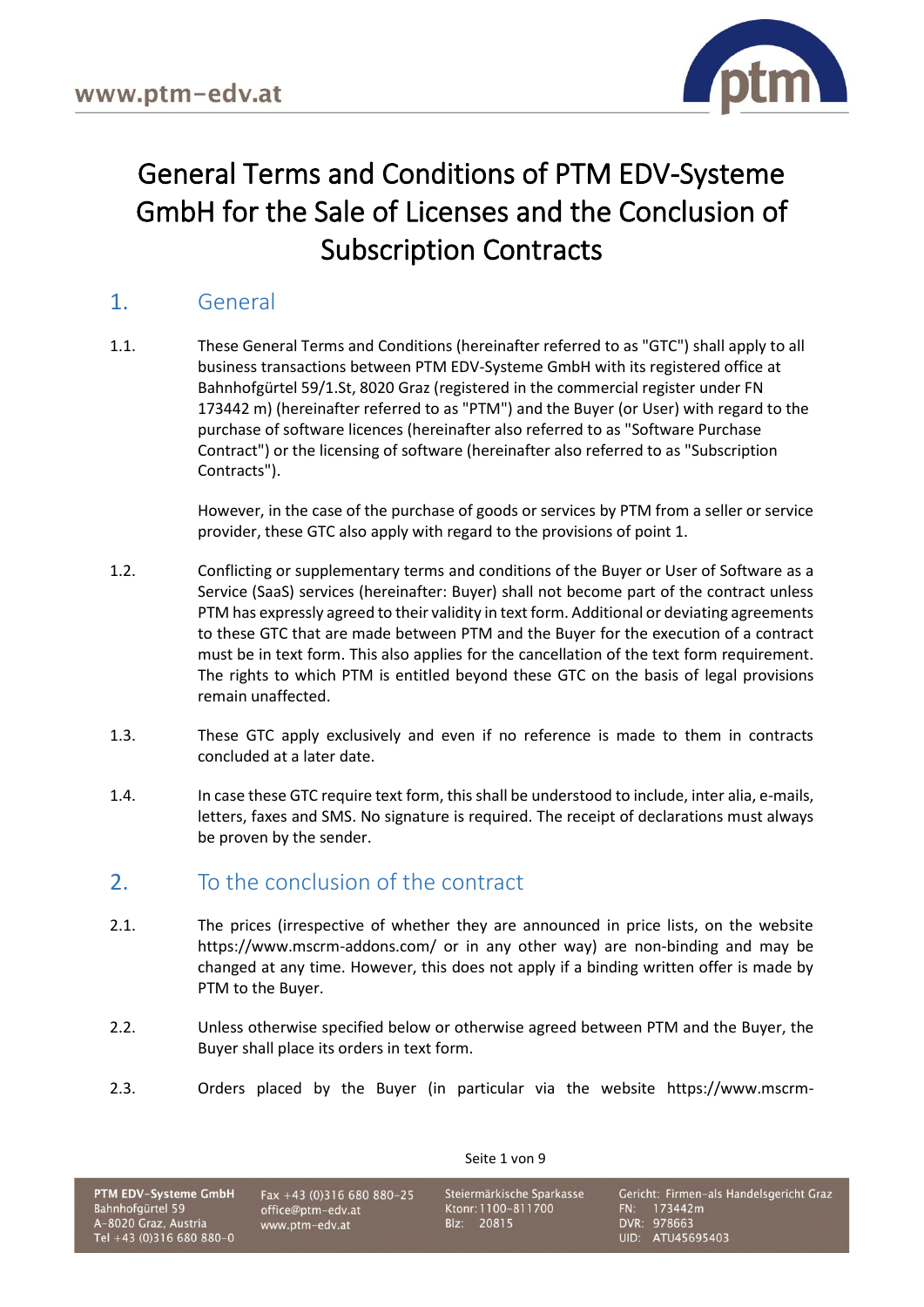

addons.com/) constitute binding offers for the conclusion of a contract by the Buyer.

- 2.4. PTM shall in any case not be bound by orders placed by the Buyer unless these are fully consistent with an offer made by PTM.
- 2.5. In principle, the declaration of acceptance in text form by PTM is decisive for the content and the conclusion of the contract concerning Subscription Contracts. However, the following procedure may also apply within the framework of the contract initiation for certain Subscription Contracts:
	- (a) The Buyer will first receive a separate written offer from PTM in which a so-called "Payment Link" (link to Payment Center) is embedded.
	- (b) The acceptance of the offer by the Buyer is then effected by payment via the payment centre (by entering the Invoice or Quote-No.).
	- (c) In some cases, the Buyer may not receive a written offer at all, but instead request an invoice from PTM on the basis of the product descriptions on the website [https://www.mscrm-addons.com/.](https://www.mscrm-addons.com/) The payment is then made via the payment centre and the selected product is then activated for the Buyer. With the activation of the product, a contract is concluded between PTM and the Buyer in such cases.
- 2.6. When purchasing a software licence, the Buyer shall first receive a separate written offer from PTM. The Buyer's order based on PTM's written offer results in the conclusion of the contract. If the order differs from PTM's written offer, the contract shall not be concluded unless PTM expressly accepts the Buyer's order (and thus the new offer) in writing. After conclusion of the contract, the Buyer shall also receive a licence key (or LicenseKey) so that it can download and subsequently install the software.
- 2.7. Any contracts, supplements, ancillary agreements and amendments to the contracts are only valid if they are agreed by mutual consent in text form. Subsequent requests for changes require explicit confirmation in text form by PTM and furthermore entitle PTM to price adjustments and extensions of the agreed deadlines, whereby PTM is not obliged to make such changes or improvements.

# 3. Subject matter of the contract as well as transfer and installation

- 3.1. The subject matter of the contract is the transfer of the software for payment. The provision of the software (subscription contract) shall take place either within the framework of software as a service by means of telecommunication connections (here: Internet) or through the sale of the software (software purchase contract). This includes the corresponding documentation. The limited rights of use regulated below must be observed.
- 3.2. In the case of Subscription Contracts, the subject matter is the provision of the provider's software on the basis of a defined number of licences for use by the Buyer. PTM makes

PTM EDV-Systeme GmbH Bahnhofgürtel 59 A-8020 Graz, Austria Tel +43 (0)316 680 880-0 Fax +43 (0)316 680 880-25 office@ptm-edv.at www.ptm-edv.at

Steiermärkische Sparkasse Ktonr: 1100-811700

Blz: 20815

Seite 2 von 9

Gericht: Firmen-als Handelsgericht Graz 173442m  $FN^{\perp}$ DVR: 978663 UID: ATU45695403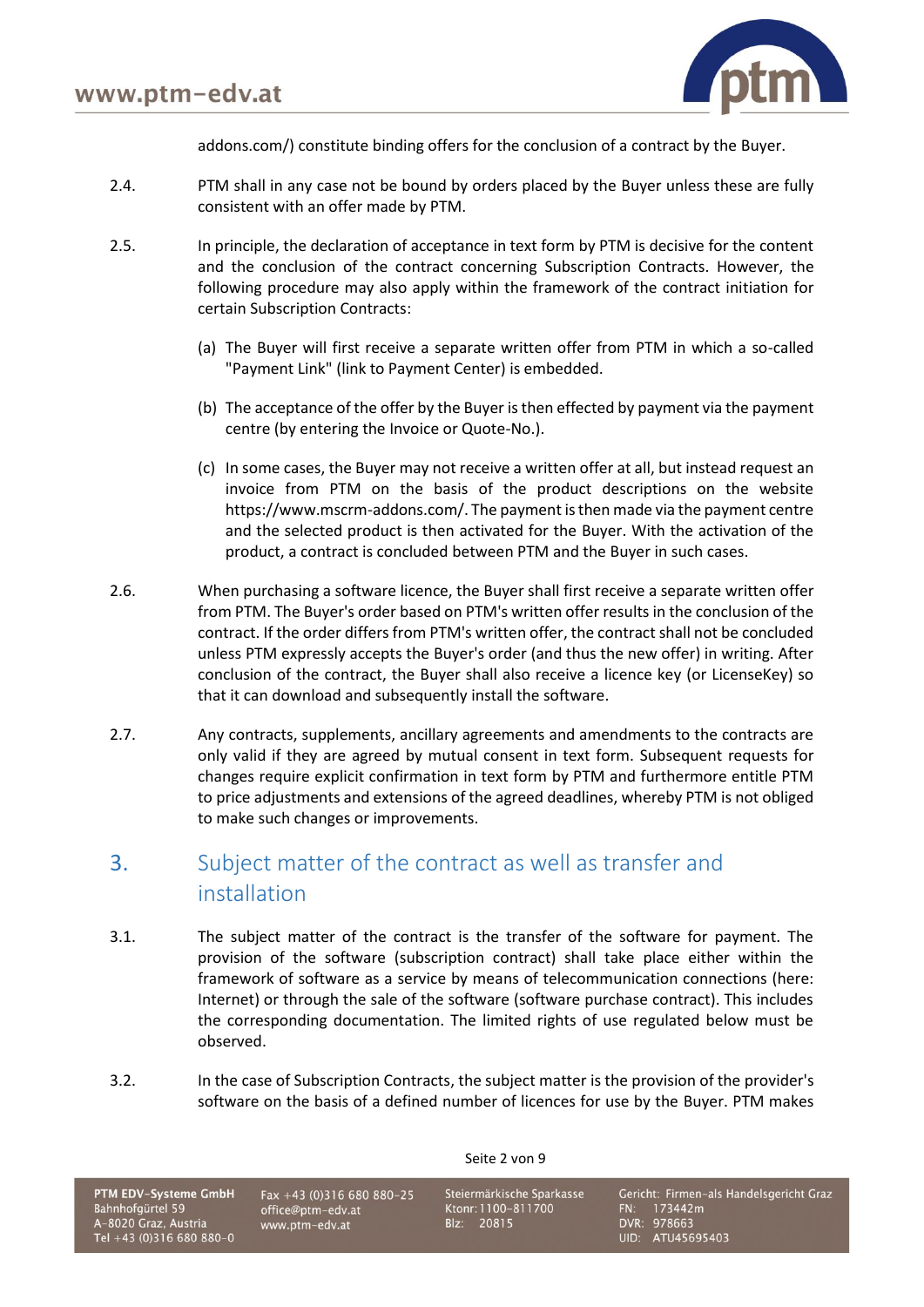

the software available to the Buyers on servers managed by it. The servers provided are currently operated by various (sub)service providers of PTM. The provider expressly reserves the right to use another (sub)service provider for the provision of the servers (without the consent of the Buyer).

- 3.3. As for documentation, PTM provides an installation manual and an online help, which allows explanations of the functionalities to be called up and printed out during the operation of the software.
- 3.4. For Software Purchase Contracts, the software shall also be made available to the Buyer via a download. In the case of purchase agreements, usage also takes place "on premise". The installation of the software (on premise use) is not owed by PTM. Training for the usage of the software does not take place. There is no entitlement to transfer on a data carrier unless explicitly agreed otherwise between PTM and the Buyer.

# 4. Term including commitment period or minimum term, termination, updates and update obligation

- 4.1. The software is provided either as part of Software as a Service (SaaS) via the Internet (subscription contract) or as part of a purchase (Software Purchase Contract).
- 4.2. With SaaS, the agreed monthly or annual fee is owed, whereby an open-ended contract is concluded. The minimum commitment period depends on the software selected by the Buyer (monthly commitment or annual commitment).
- 4.3. The contract can be terminated by either party. The date of termination is the last of the month with a 1-month notice period. However, this does not apply to contracts with a minimum term. Such contracts can be properly terminated during the minimum term (taking into account and observing a 1-month notice period), but end at the earliest after the agreed minimum term has expired.
- 4.4. The immediate termination without observing a deadline due to a material violation of the contractual provisions or unreasonableness of the contractual partner is reserved for each party to the contract.
- 4.5. For Subscription Contracts, the costs for updates and maintenance are already included in the respective prices, calculated on the basis of the period of the current contract.
- 4.6. In the case of software purchase contracts, updates and maintenance (Support & Maintenance) are included for up to one year from the conclusion of the contract, whereby the update obligation (within the meaning of  $\S$  7 VGG applicable from 01.01.2022) is mutually limited to one year. In the case of an additionally purchased product (upgrade) to the software already purchased, the original maintenance date applies to updates and maintenance. By purchasing an upgrade to the software that has already been purchased, the maintenance contract does not commence again.

If the Buyer would like to use PTM's support & maintenance services for more than a year,

PTM EDV-Systeme GmbH Bahnhofgürtel 59 A-8020 Graz, Austria Tel +43 (0)316 680 880-0 Fax +43 (0)316 680 880-25 office@ptm-edv.at www.ptm-edv.at

Steiermärkische Sparkasse Ktonr: 1100-811700

Blz: 20815

Seite 3 von 9

Gericht: Firmen-als Handelsgericht Graz 173442m  $FN -$ DVR: 978663 UID: ATU45695403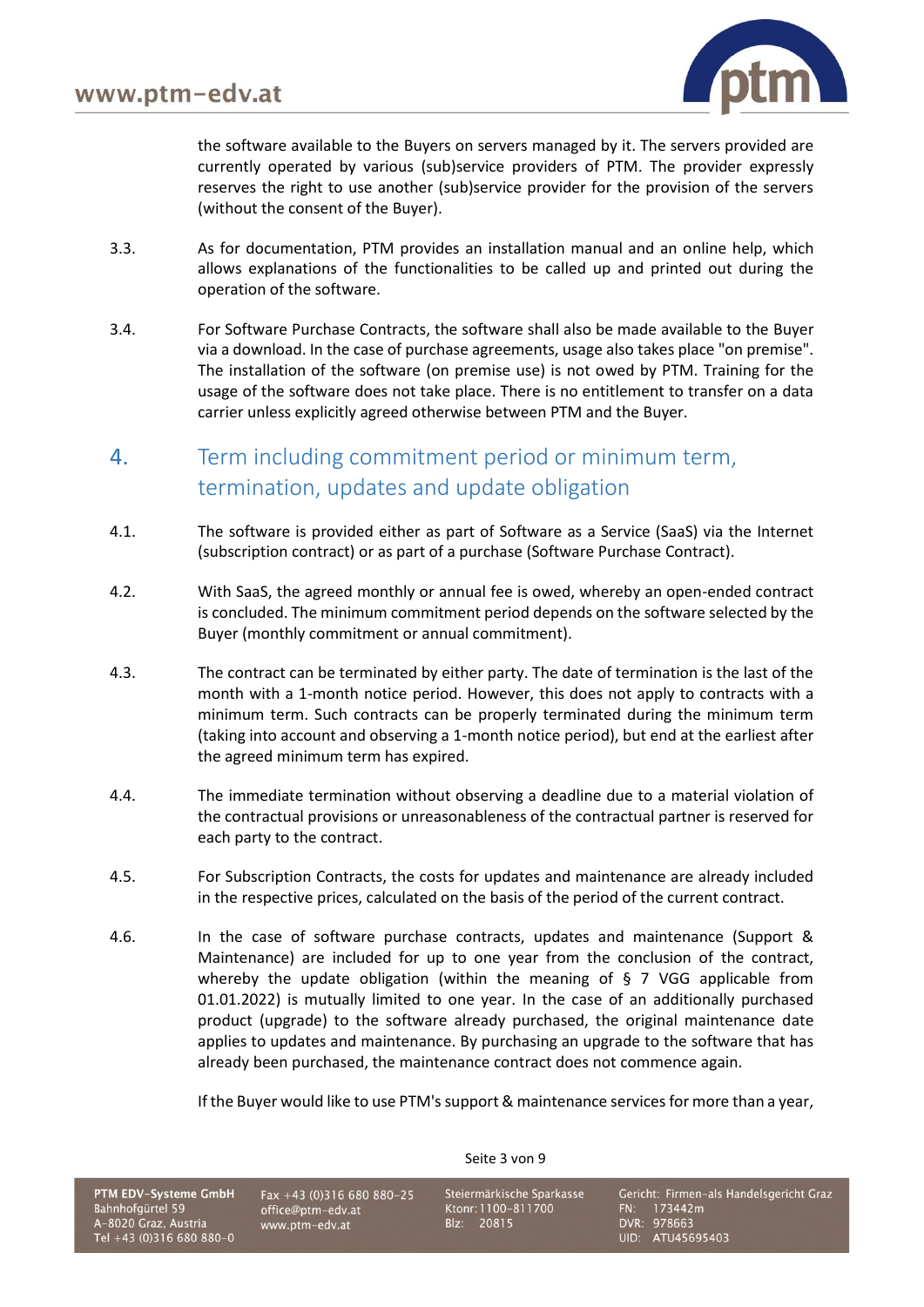

the specified conditions for support & maintenance may be found under <https://www.mscrm-addons.com/Support/Terms-Conditions> applicable and to be taken into account. In any case, it is advisable to order support and maintenance services from PTM within the 30-day grace period.

#### 5. Fee

5.1. The Buyer shall pay the fee provided for and agreed outside these General Terms and Conditions for the provided software or for the purchase of the software, whereby the respective offers by PTM shall be understood as net amounts plus the statutory value added tax.

> If no fee is specified for a software, an appropriate fee shall be deemed to have been agreed in any case.

- 5.2. Unless otherwise agreed, in the case of a purchase of the software, payment shall be made prior to use. In the case of Subscription Contracts, monthly payment shall be deemed to have been agreed in advance. If annual payment has been agreed, this must also be made in advance. All payments shall be made in euros (EUR) or US dollars (USD), unless explicitly agreed otherwise.
- 5.3. In the event of default in payment, the amount recoverable from PTM shall be increased automatically and without prior notice by the legal entrepreneurial default interest under Austrian law. The Buyer or User is obliged to bear the reminder costs.
- 5.4. Compliance with the agreed payment dates constitutes an essential condition for the performance of the delivery or fulfilment of the contract by PTM. Non-compliance with the agreed payments entitles PTM (1.) in the case of Subscription Contracts, to prohibit the use of the software; or (2.) in the case of purchase, not to provide the software from the beginning. PTM shall then be entitled to the fee even without the possibility of usage by the Buyer.

#### 6. Granting of rights/blocking of use and trial version

- 6.1. With the purchase of the software or within the framework of the provision of the software within the framework of a subscription agreement, the purchaser only acquires the licence to use the software, not the software itself.
- 6.2. PTM grants the Buyer a non-exclusive, non-transferable, non-sublicensable and timelimited (applies to Subscription Contracts) / time-unlimited (applies to Software Purchase Contracts) right to use and exploit the Software for the conditions agreed in the Agreement and to the extent of the purchased licences for simultaneous use on several workstations after payment of the agreed fee.
- 6.3. The following, among others, shall apply to **Software Purchase Contracts**:
	- (a) The purchaser is entitled to reproduce the software for use on a computer. The

PTM EDV-Systeme GmbH Bahnhofgürtel 59 A-8020 Graz, Austria Tel +43 (0)316 680 880-0 Fax +43 (0)316 680 880-25 office@ptm-edv.at www.ptm-edv.at

Seite 4 von 9 Steiermärkische Sparkasse

Ktonr: 1100-811700 Blz: 20815

Gericht: Firmen-als Handelsgericht Graz 173442m  $FN^{\perp}$ DVR: 978663 UID: ATU45695403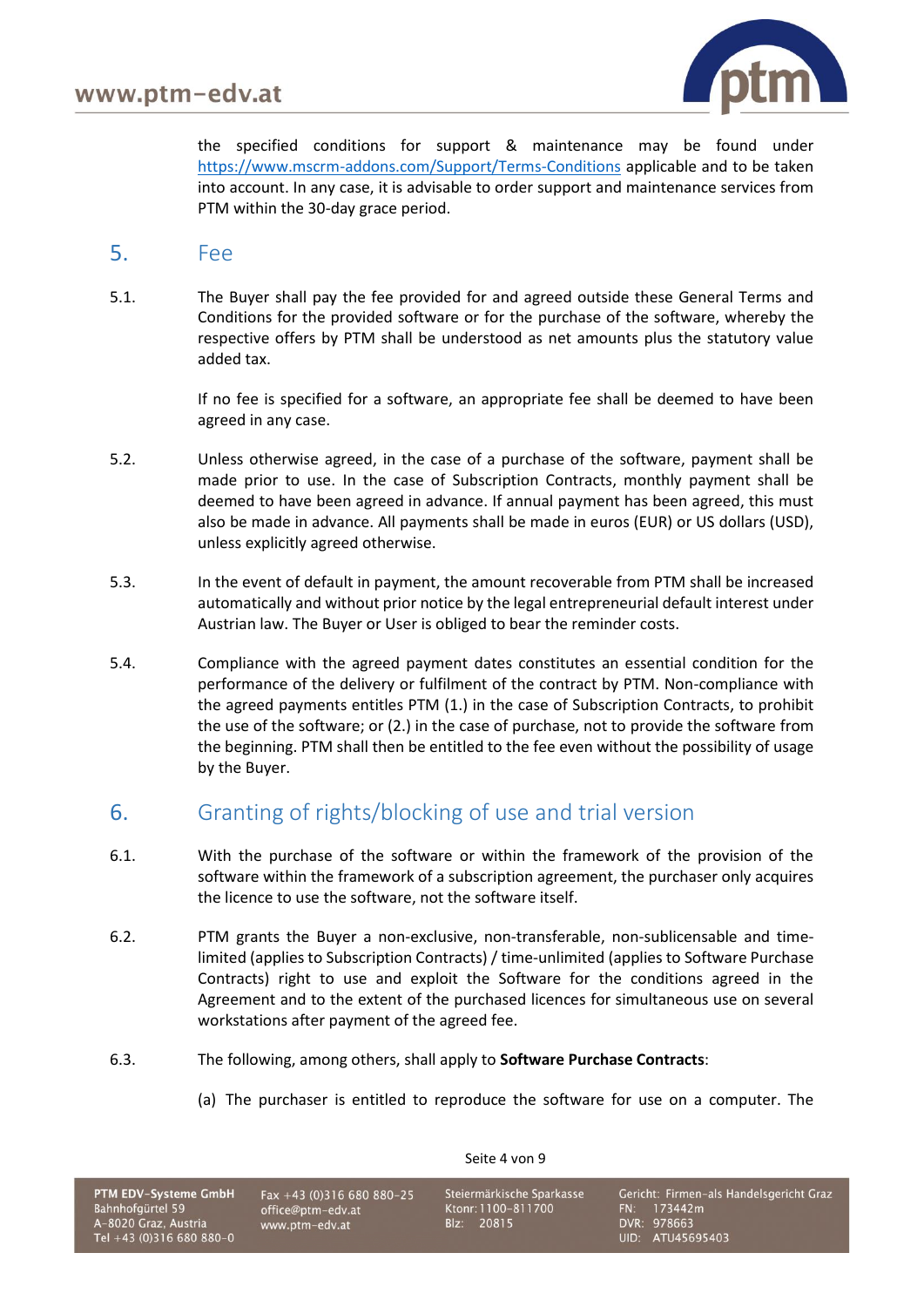

permitted acts of reproduction include the installation on a data carrier of the computer, the transfer of the software in whole or in part from this data carrier to the main memory and subsequently to the CPU and graphics card of the computer.

- (b) The usage of the provided software is only permitted on the computer on which the software was first installed and activated.
- (c) Installation of the software on a network server for the sole purpose of internal distribution to other computers is only permitted if the Buyer has a separate licence for each computer on which the software is used.
- (d) The purchaser may not rent, lease, lend, give away or sublicense the Software. However, the Buyer is entitled - if technically possible at all - to permanently transfer the rights arising from the contractual relationship to a third party, provided that the Buyer transfers all copies of the software and all written accompanying material and the third party agrees demonstrably to the provisions of the concluded contract between PTM and the original Buyer.
- (e) The purchaser is not entitled to remove or circumvent the existing protective mechanisms of the software against unauthorised use, unless this is necessary to achieve trouble-free use of the programme.
- (f) The Buyer shall not reverse engineer, decompile or disassemble the Software unless and only to the extent explicitly permitted by applicable law, notwithstanding this limitation.
- 6.4. The following, among others, shall apply to **Subscription Contracts**:
	- (a) With regard to the software selected by the Buyer, PTM grants the Buyer a right of use limited to the respective agreed term as well as a non-exclusive, non-transferable right of use to use the software named in the respective concluded contract in accordance with the respective agreements (in particular on the basis of the product descriptions) concerning the software within the scope of the SaaS services as intended.
	- (b) The Buyer may only process the software insofar as this is covered by the intended use of the software according to the respective current product description.
	- (c) It is noted that PTM is not owed the establishment and maintenance of a data connection between the IT system of the Buyer and the transfer point operated by PTM.
	- (d) Upon conclusion of the contract, the software is made available to the Buyer so that he can use the software within the agreed scope, the agreed licences and for his purposes.
	- (e) The Buyer may only reproduce the software insofar as this is covered by the intended use of the software according to the respective current performance and/or product

PTM EDV-Systeme GmbH Bahnhofgürtel 59 A-8020 Graz, Austria Tel +43 (0)316 680 880-0 Fax +43 (0)316 680 880-25 office@ptm-edv.at www.ptm-edv.at

Seite 5 von 9

Steiermärkische Sparkasse Ktonr: 1100-811700 Blz: 20815

Gericht: Firmen-als Handelsgericht Graz 173442m DVR: 978663 UID: ATU45695403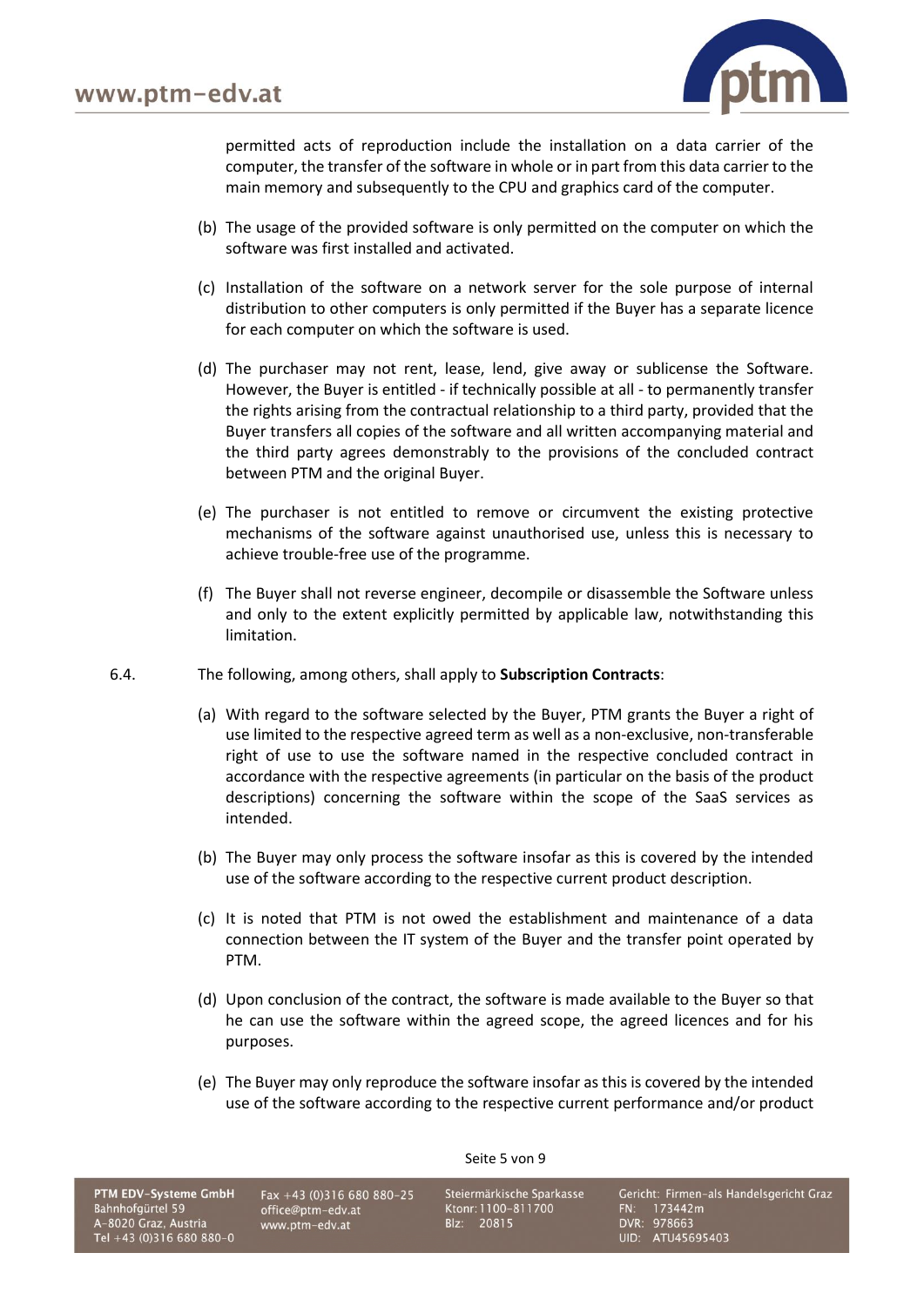

description. Necessary reproduction includes loading the software into the main memory on PTM's server, but not even temporary installation or saving of the software on data carriers (such as hard disks or similar) of the hardware used by the Buyer.

- (f) The Purchaser may not rent, lease, lend, give away or sublicense the Software. However, the Buyer is free - if this is technically possible at all - to transfer the rights arising from the contractual relationship to a third party on a permanent basis, provided that the Buyer transfers all copies of the Software and all written accompanying material and the third party agrees to the provisions of the contract concluded between PTM and the original Buyer.
- (g) The Purchaser is not entitled to remove or circumvent the existing protective mechanisms of the software against unauthorised use, unless this is necessary to achieve trouble-free use of the programme.
- (h) The Buyer shall not reverse engineer, decompile or disassemble the software unless and only to the extent explicitly permitted by applicable law, notwithstanding this limitation.
- 6.5. In addition, the provisions of the End-User License Agreement (EULA) apply to Software Purchase Contracts; available a[t https://www.mscrm](https://www.mscrm-addons.com/LegalDocuments/EN_End_User_License_Agreement_(EULA).pdf)[addons.com/LegalDocuments/EN\\_End\\_User\\_License\\_Agreement\\_\(EULA\).pdf](https://www.mscrm-addons.com/LegalDocuments/EN_End_User_License_Agreement_(EULA).pdf) .

#### 7. TRIAL VERSIONS

- (a) Considering the provisions set forth above, the Buyer is entitled to download a fully functional trial version of every software that PTM offers free of charge after registering on the PTM homepage.
- (b) The trial versions have no functional restrictions compared to the full versions offered, but are only restricted in terms of the quantity structure or the constant written "Trial version" in some fields as text. In addition, the trial versions only have a time-limited or data volume limited function (AE).
- (c) The Buyer has no legal right to use a trial version. PTM can discontinue or prohibit access to such a trial version at any time.
- (d) The "pay-before-download principle" applies to downloads, i.e. only after successful payment does the Buyer receive a so-called "license key". Only this "license key" turns the installed trial version to the full version for the purchaser.

# 8. Delivery and force majeure clause

PTM shall not be liable for the impossibility of providing the Software due to force majeure (any event that is beyond PTM's control and results in the complete or partial nonfulfilment of its obligations) or other events that were unforeseeable at the time of the

Seite 6 von 9

PTM EDV-Systeme GmbH Bahnhofgürtel 59 A-8020 Graz, Austria Tel +43 (0)316 680 880-0 Fax +43 (0)316 680 880-25 office@ptm-edv.at www.ptm-edv.at

Steiermärkische Sparkasse Ktonr: 1100-811700 Blz: 20815

Gericht: Firmen-als Handelsgericht Graz 173442m DVR: 978663 UID: ATU45695403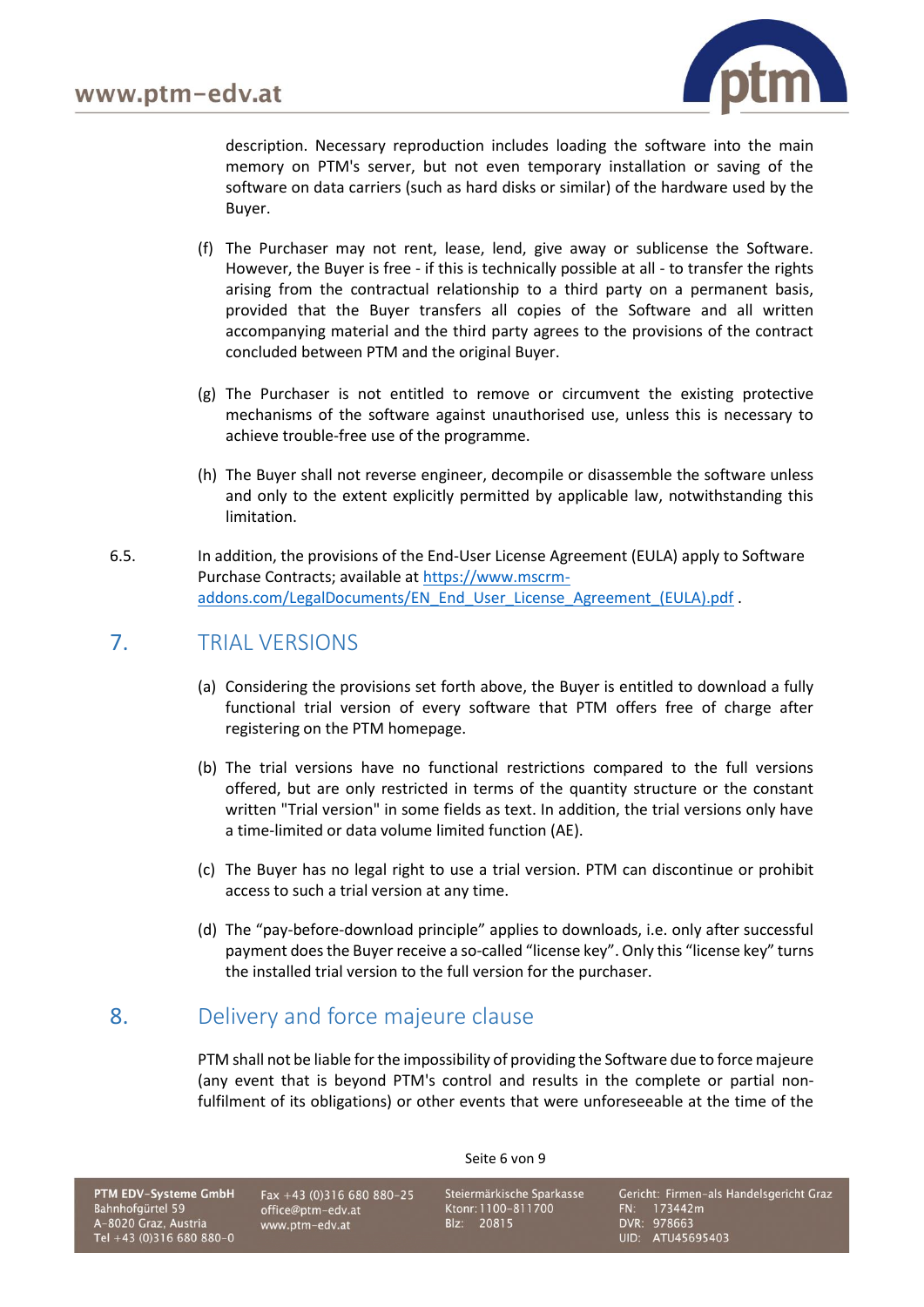

conclusion of the contract and beyond PTM's control (e.g. operational disruptions of any kind, difficulties in the procurement of materials or energy, transport delays, strikes, lawful lockouts, shortages of labour, energy or raw materials, official measures or missing, incorrect or untimely deliveries by suppliers of the supplier).

### 9. Retention of title

In the event of a sale of the software, the following shall apply: Assets transferred in connection with a software purchase agreement shall remain the property of PTM in any case until the purchase price and all associated costs and expenses have been paid in full.

#### 10. Warranty law

- 10.1. Technical data, specifications and performance data in public statements, in particular in advertising material, are not quality data. The functionality of the software is based on the information and data presented on the homepage or the information and data listed in an offer from PTM.
- 10.2. PTM shall provide and maintain the software in a condition suitable for use in accordance with the contract, whereby reference is made under Clause 4 of these GTC with regard to updates and the obligation to update.

The obligation to maintain does not include the adaptation of the software to changed conditions of use and technical and functional developments, such as changes to the IT environment, in particular changes to the hardware or the operating system, adaptation to the functional scope of competing products or establishing compatibility with new data formats.

- 10.3. The Buyer shall support PTM in determining and eliminating the defect and shall immediately grant access to the documents from which the detailed circumstances of the occurrence of the defect result.
- 10.4. For Software Purchase Contracts, the following shall apply in addition: PTM rejects any warranty with regard to the suitability or usability of the software for a specific purpose if the purpose has not explicitly become the subject matter of the agreement entered into between PTM and the Buyer. PTM gives no warranty and certainly no guarantee that the functions contained in the software meet the requirements of the Buyer (the intended purpose of the Buyer which has not become the subject matter of the contract) or that the operation of the software will function without interruption or error or that errors in the software must be corrected.
- 10.5. There is no warranty claim for trial versions.

# 11. Limitation of liability

The following applies outside of warranty law:

PTM EDV-Systeme GmbH Bahnhofgürtel 59 A-8020 Graz, Austria Tel +43 (0)316 680 880-0 Fax +43 (0)316 680 880-25 office@ptm-edv.at www.ptm-edv.at

Steiermärkische Sparkasse Ktonr: 1100-811700 Blz: 20815

Gericht: Firmen-als Handelsgericht Graz 173442m  $FN^{\perp}$ DVR: 978663 UID: ATU45695403

Seite 7 von 9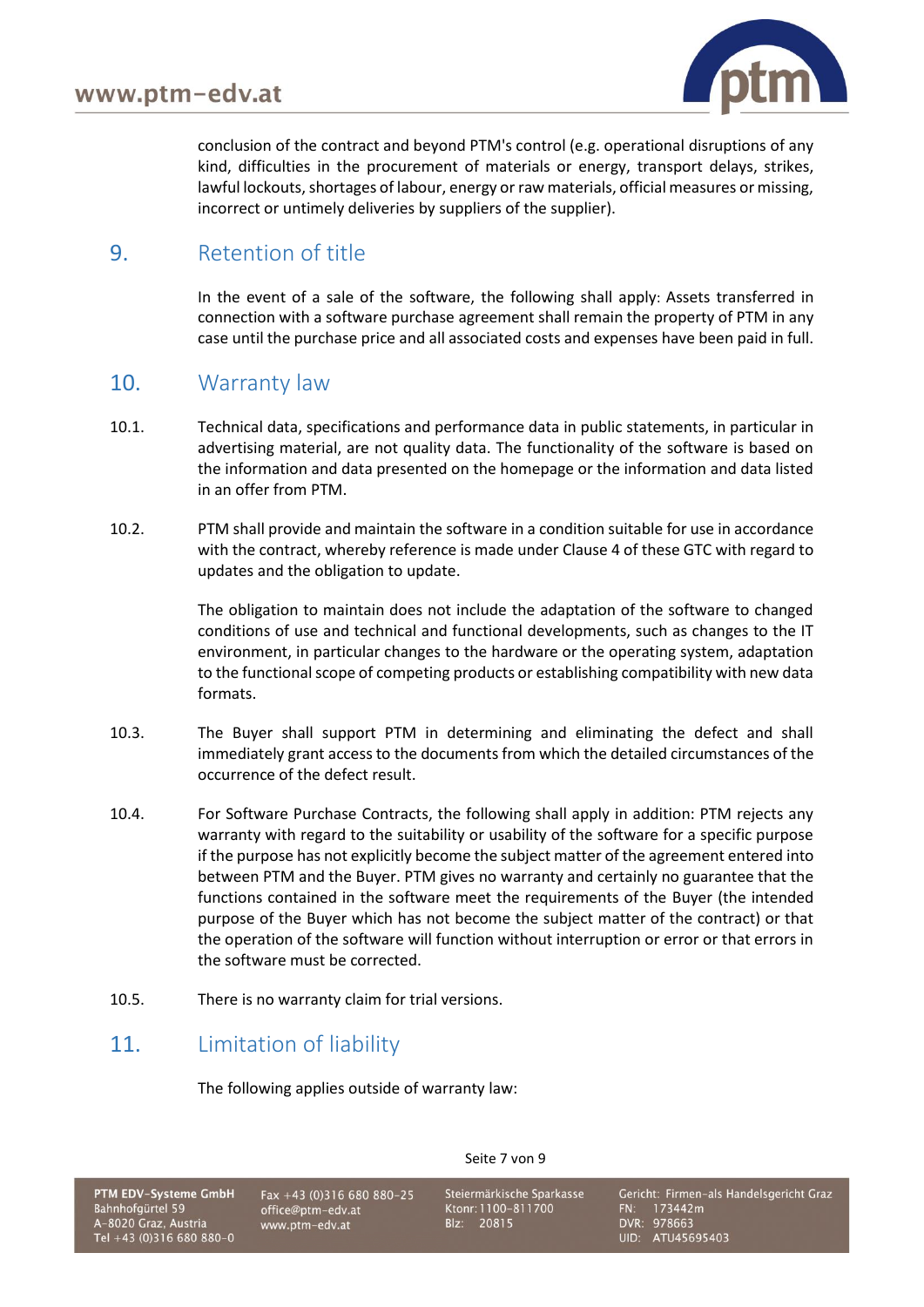

- 11.1. PTM accepts no liability for damages of any kind whatsoever. However, this exclusion does not apply in the event of intent on the part of PTM or its fulfilment of obligations.
- 11.2. Any liability, except in the case of intent (the burden of proof lies with the buyer) and for mandatory liability in accordance with any legal provisions, shall in any case be limited to the amount of the respective order sum. In the case of Subscription Contracts, the order amount shall be the amount to be paid over a period of one month (monthly commitment) or one year (annual commitment).

Thus, there is no liability claim for trial versions in any case.

11.3. Claims for damages shall become lapsed at the latest upon expiry of one year from the transfer of the software (provision of the software within the framework of SaaS or download of the software), if these have not been asserted in court. These must be asserted in court within three months of knowledge at the latest, otherwise they become lapsed, whereby the aforementioned one-year period must always be observed in the case of other limitation.

> Settlement discussions do not suspend the expiry of these deadlines unless this is explicitly assured in text form by PTM.

11.4. The exclusions and limitations of liability set out in this Clause shall also apply to the same extent in favour of the legal persons, legal representatives, employees and fulfilment obligations of PTM.

#### 12. Data privacy

The processing of data is carried out in accordance with the legally applicable provisions. More detailed information can be found in the privacy policy:

[https://www.mscrm-](https://www.mscrm-addons.com/LegalDocuments/EN_DataPrivacyDeclaration(Website).pdf)

[addons.com/LegalDocuments/](https://www.mscrm-addons.com/LegalDocuments/EN_DataPrivacyDeclaration(Website).pdf)[EN\\_DataPrivacyDeclaration\(Website\).pdf](https://www.mscrm-addons.com/LegalDocuments/EN_DataPrivacyDeclaration(Website).pdf)

#### 13. Final provisions

- 13.1. The **exclusive** place of jurisdiction for all disputes arising from the business relationship between PTM and the Buyer is the registered office of PTM. However, PTM shall also be entitled to take legal action at any other permissible place of jurisdiction.
- 13.2. The legal relationship between PTM and the Buyer shall be governed by **Austrian law** unless explicitly agreed otherwise in text form. The provisions of the United Nations Convention on Contracts for the International Sale of Goods (CISG) shall not apply. Nor do the reference or conflict of laws rules of private international law apply.
- 13.3. If any provision of these GTC is invalid, void or unenforceable in whole or in part or contains a legal loophole pursuant to certain national or international legal provisions,

Seite 8 von 9

Fax +43 (0)316 680 880-25 office@ptm-edv.at www.ptm-edv.at

Steiermärkische Sparkasse Ktonr: 1100-811700 Blz: 20815

Gericht: Firmen-als Handelsgericht Graz 173442m  $FN^{\perp}$ DVR: 978663 UID: ATU45695403